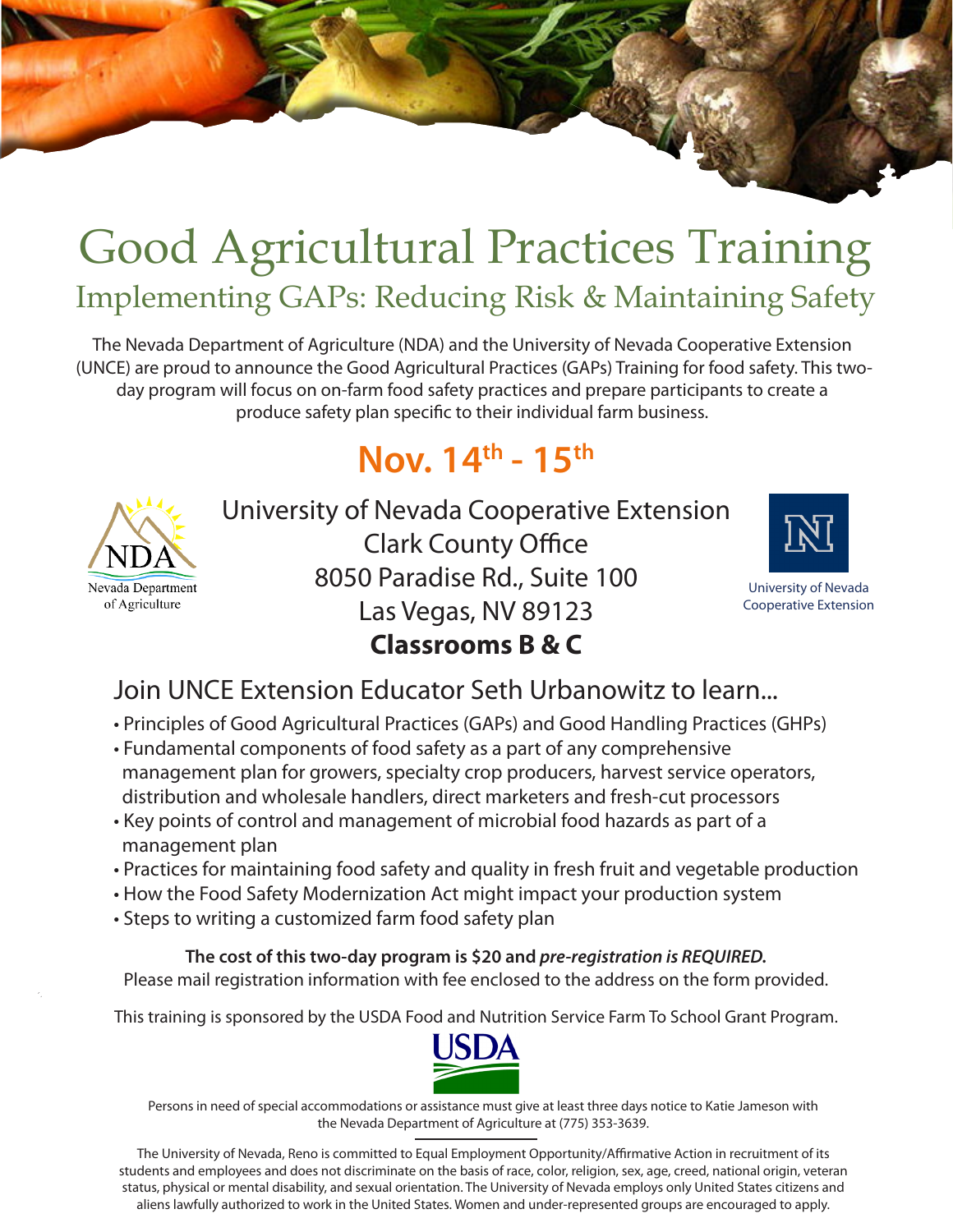# Good Agricultural Practices Training Agenda

### **DAY 1**

| 8:30-8:55   | Registration                                                                                        |
|-------------|-----------------------------------------------------------------------------------------------------|
| 9:00-9:10   | <b>Opening Remarks</b>                                                                              |
| 9:10-9:25   | Introduction: Anticipated Training Outcomes and Identification of Food Safety<br>in the Food System |
| 9:25-10:00  | Foodborne Illness: How it Affects the Farm and How it Can Be Prevented                              |
| 10:00-10:10 | <b>Break</b>                                                                                        |
| 10:10-10:45 | Risk Mitigation and Prevention Strategies Associated with Food Safety                               |
| 10:45-11:45 | Soil Amendments: Manure, Compost & Conventional                                                     |
| 11:45-12:30 | Lunch (provided)                                                                                    |
| 12:30-1:30  | Agricultural Water Use: Pre-Harvest & Post-Harvest Considerations                                   |
| 1:30-2:00   | Crop-Animal Interface: Practical Considerations for Dealing with Wildlife and<br>Livestock          |
| 2:00-2:15   | <b>Break</b>                                                                                        |
| 2:15-2:50   | Worker Health and Hygiene                                                                           |
| 2:50-3:10   | <b>Field Equipment and Tools</b>                                                                    |
| 3:10-3:25   | <b>Field Harvest and Packing</b>                                                                    |
| 3:25-3:40   | <b>House Packing Facilities</b>                                                                     |
| 3:40-3:55   | <b>Storage and Transportation</b>                                                                   |
| 3:55-4:25   | Traceability, Recall and Crisis Management                                                          |

4:25-4:30 Wrap-Up

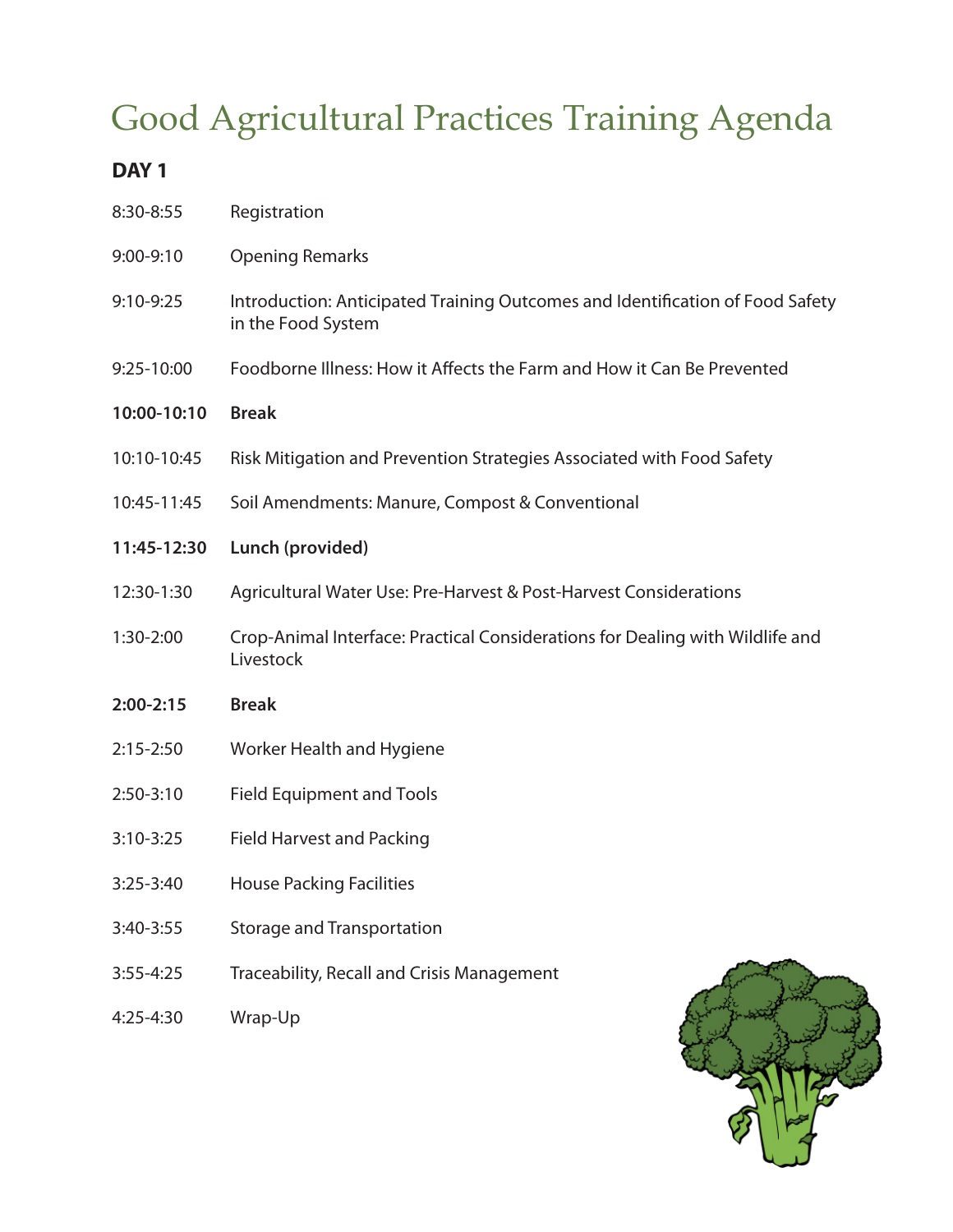#### **DAY 2**

| 8:30-8:40 | Review and Anticipated Outcomes for the Day |  |
|-----------|---------------------------------------------|--|
|           |                                             |  |

- 8:40-9:10 Food Safety for CSA's
- 9:10-9:25 Food Safety for School Gardens
- 9:25-9:55 Food Safety for Farmers' Markets
- **9:55-10:10 Break**
- 10:10-10:30 Farm Biosecurity and Agritourism
- 10:30-11:00 A Public Health Perspective: Farmers' Markets and Farm-to-Fork  *Presentersfrom Southern Nevada Health District*
- 11:00-11:20 Resources for Food Safety and Agriculture in Nevada *Presentersfrom Nevada Department of Agriculture: Katie Jameson and Ashley Jeppson*
- 11:20-11:45 Developing a Food Safety Plan
- **11:45-12:30 Lunch (provided)**
- 12:30-1:15 Fruit and Vegetable Biology as it relates to Safety and Quality
- 1:15-1:40 Pre-Harvest and Post-Harvest Practices to Ensure Product Quality and Safety
- **1:40-1:50 Break**
- 1:50-4:10 What to Expect in a USDA Audit and Audit Checklist Overview *Presented by Ashley Jeppson of Nevada Department of Agriculture*
- 4:15-4:30 Final Comments and Certificate Distribution

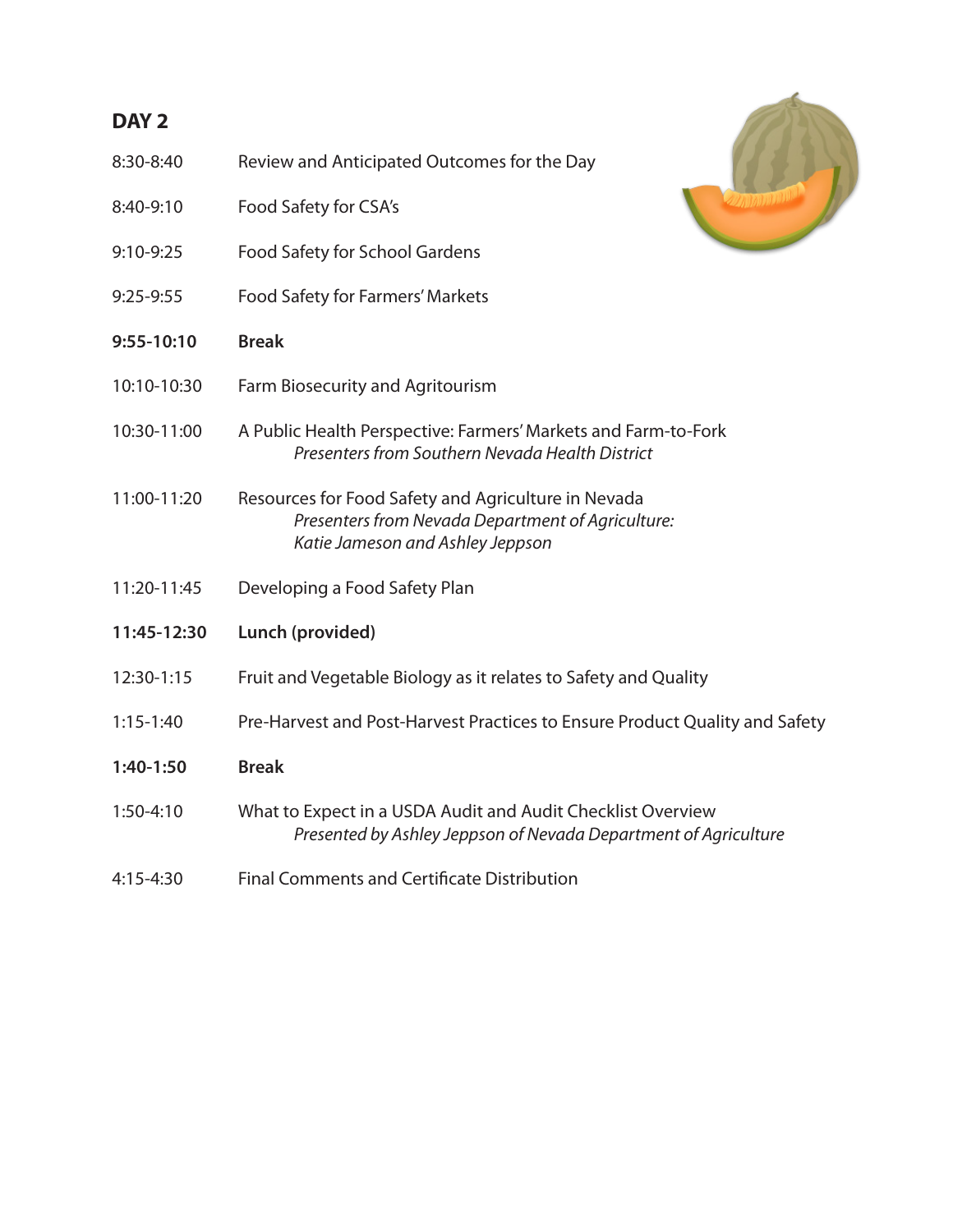After the GHP/GAP training portion, which will help farmers either reinforce their current food safety practices or help establish a set of practices in their farming operation, a farmer can go through the audit process to be certified for one year under the GHP/GAP certification and apply for cost-share funds. The cost-share program is designed to help defray some of the costs related to a successful audit.

Applications are accepted and approved by the Nevada Department of Agriculture on a firstcome, first-served basis. Reimbursements will cover 75% of all costs associated with one successful United States Department of Agriculture (USDA) GHP/GAP audit, up to a maximum of \$750. Participation in the USDA GHP/GAP audit program is completely voluntary. Costs exceeding \$750 are not eligible for reimbursement. It is recommended that potential applicants apply for this funding as soon as their USDA GHP/GAP audit is approved and payment is verified. In the event of limited funds available, preference will be given to complete applications received with the earliest approval date.

Applicants must fully complete the necessary application and be able to show verification of audit approval and payment. Qualified applicants may only receive funding for one successful audit per Federal Fiscal Year (FFY). To qualify for reimbursement, applicants must have successfully completed an approved USDA audit on or between June 1, 2013 and July 30, 2015. Reimbursements will not be given for costs associated with a failed audit.

More and more, schools and restaurants are trying to buy locally produced fruits and vegetables to serve to students and customers. Producers doing business with these schools and restaurants need some type of safety certification to meet the terms of their contracts. Direct market farmers have an opportunity to certify and even have the cost of certification reduced through the GHP/ GAP cost-share program.

For more information, please visit:

State of Nevada Department of Agriculture **http://agri.nv.gov/GAP/**

USDA Agricultural Marketing Service **http://www.ams.usda.gov/AMSv1.0/scbgp**

Or contact Ashley Jeppson at (775) 353-3675 or Katie Jameson at (775) 353-3639 with the Nevada Department of Agriculture.





University of Nevada Cooperative Extension